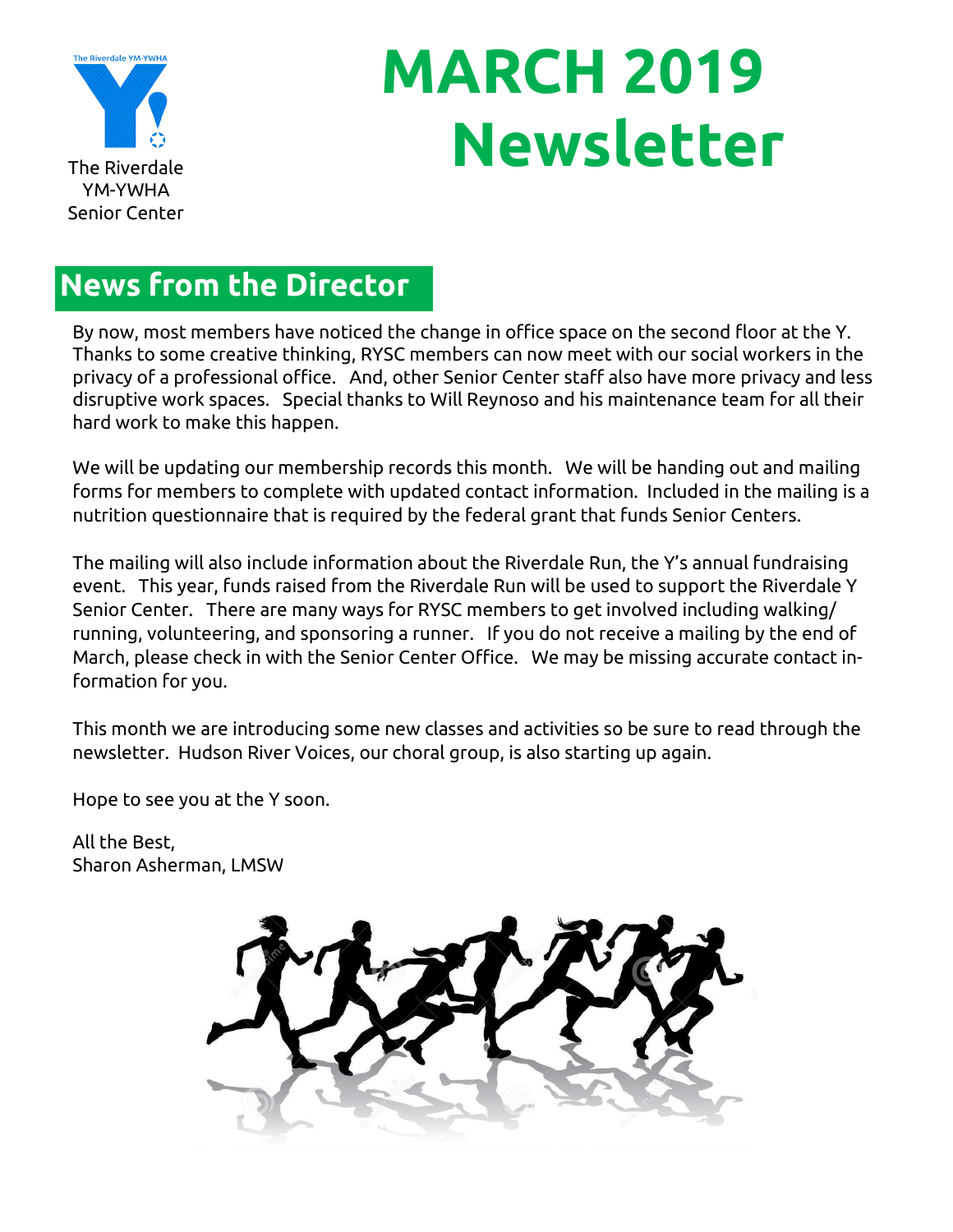## **New and Noteworthy at the Center**

Tuesday, Mar 5: 10:30 am **Health Lecture**: *Managing Your Diabetes with Your Diet & Physical activity*. Presented by Patricia LaMorte, Diabetes Educator, RN, CDE

Wednesday, Mar 6: 1:00 pm **Lecture**: *Beware The Ides of March*, Presented by Ronnie Zackman, RYSC Staff Member

Thursday, Mar 7: 10:30 am **Lecture**: *U.S. Immigration Past & Present*. Presented by Morris Friedberg, Senior Center Member.

Thursday, Mar 7: 1:00 pm **Cafe Europa Concert**: All are welcome to attend. In memory of Mania Chorzewski, her family is generously paying for the cake on this day.

Friday, Mar 8: 10:15 am **ART DVD**

Sunday, March 10 Doors open at 9:00 am 10:30 am **Play Reading:** RYSC Members, Ira Wiseman and Dale Grand perform in *Super Mensch,* written and directed by Ira Wiseman 11:45 am **Lunch** 1:00 pm **Concert** with Ron Doster on Keyboards. Folk songs, standards, and more. Be prepared to sing along.

Tuesday, Mar 12: 10:30 am Discussion: Learn more about your fellow members as they share stories about their Life and work histories with Vicki Matalon.

Tuesday, Mar 12: 11:45 am Celebrating our **February & March birthdays**. Song & surprises.

Tuesday, Mar 12: 1:00 pm: **Dancing** with music from Juan Ortega. Latin, Oldies, Disco, & popular tunes.

Wednesday, Mar 13: 10:30 am **Blood Pressure Screening** with a Registered Nurse from The Allen Hospital.

Wednesday, Mar 13: 12:45 pm Art Appreciation Lecture and PowerPoint. Three well known 19th century artists, Claude Monet, Vincent Van Gogh and Georges Seurat, will be explored. By Contrasting and comparing their style, brush stroke, subject matter and personal backgrounds, we will gain a better appreciation of their paintings. Presented by Elana Kaplan, educator and lecturer at the Metropolitan Museum of Art.

Thursday, Mar 14: 10:30 am **Lecture:** *Assimilation & Anti Semitisim* in the Purim Story. Presented by Rabbi Tamar Crystal. Westchester Chaplain, New York Board of Rabbis.

Thursday, Mar 14: 1:00 pm **General Membership Meeting:** The Y's Chief Executive Officer, Deann Forman will join us for a Y update. Refreshments served.

Friday, Mar 15: 10:30 am **Nutrition Lecture**: N*utrition & Arthritis.*  Presented by Julie Weiner. M.A.

Tuesday, Mar 19: 10:30 am **Lecture**: *Madison & Hamilton, Partners & Rivals*. Why Our Founding Fathers are still relevant today. Presented by Michael Smook, Social Commentator.

Tuesday, Mar 19: 1:00 pm **Concert:** RLJ Trio. Rudi Mwongozi on piano, Larry Johnson on drums and Jim Hankins on bass. They will perform jazz standards, original compositions, and contemporary well known versions of R & B songs. Sponsored by a generous donation from the Family of former Senior Center Member, Annette DeVito.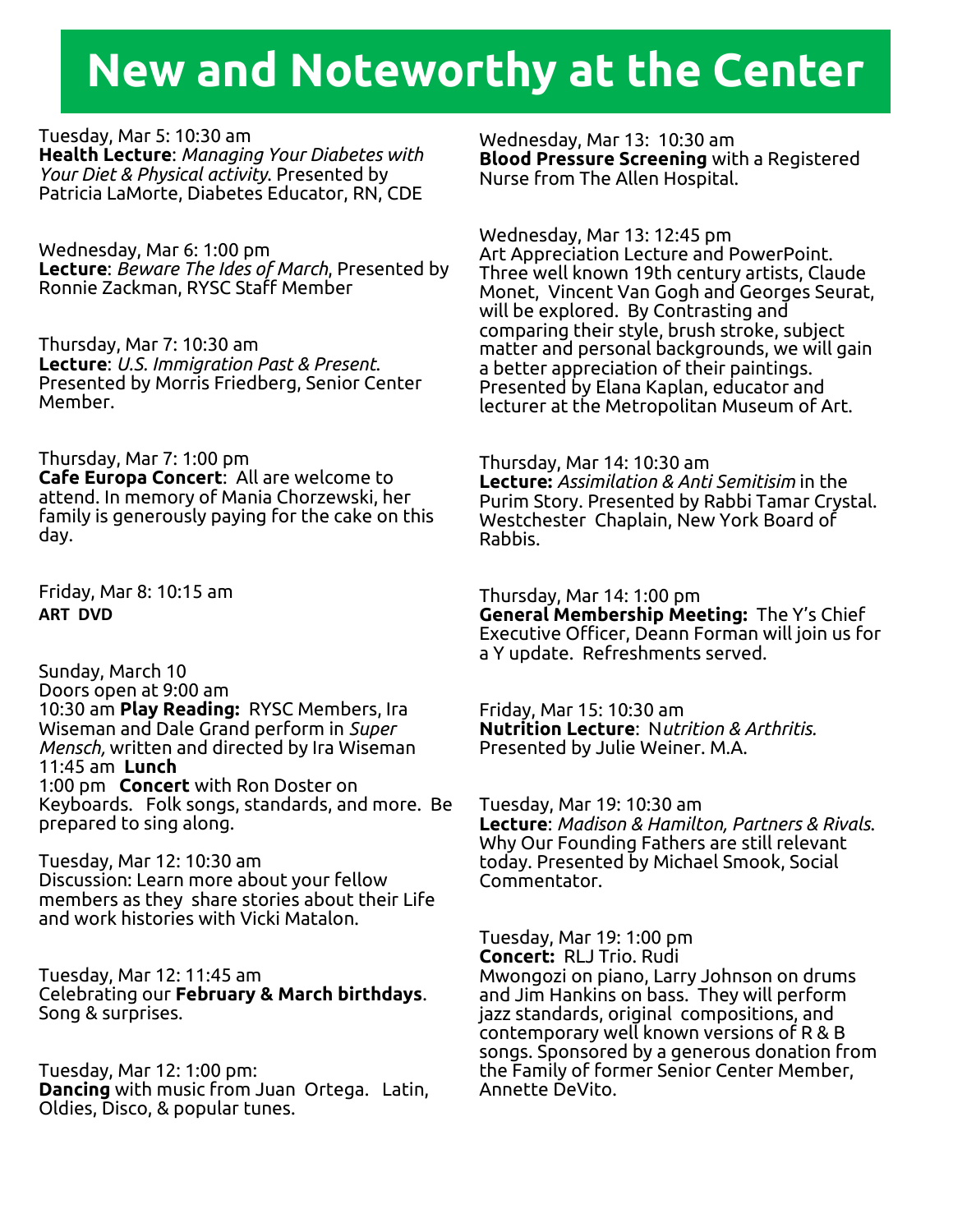## **New and Noteworthy at the Center**

Wednesday, Mar 20: 1:00 pm **Book Discussion:** Paul Thaler, Author and long time resident of Riverdale will discuss his latest book, *Bronxland*. The day-to-day adventures of a young man growing up in the Bronx in the 1960s. Semi-autobiographical. Dessert & coffee will be served afterwards.

Thursday, Mar 21: 10:30 am **Theatrical Court Room Drama:** *Law and Order*. With Aytan Adler, Recreation Therapist

Tuesday, Mar 21: 1:00 pm **Concert:** Join Ben Sutin on Violin, along with Sam Javitch on piano, performing upbeat & lively Jazz renditions of your favorite Purim classics, as well as a few standards from the Yiddish Songbook & more. Holiday treats at lunch.

Friday, Mar 22: 10:00 am Presentation: *The Basics of Alzheimer's and Dementia***.** With Josefina Rodriguez, MSW, Educator for the New York Chapter of the Alzheimer's Association

Tuesday, Mar 26: 10:30 am **Interactive Discussion**: *How We Deal With Our Challenges As We Get Older*. With Yvette Vogel, Licensed Psychologist.

Wednesday, Mar 27: 1:00 pm Discussion: Sam Marder will discuss the talks he's been presenting on the topic of Prejudice and its Consequences, to Students in Elementary School, High School and College in different Communities. Sam Marder Author, and former Yiddish teacher at our Center.

Thursday, Mar 28: 10:30 am **Historical Trivia**: With Aaron Goldman, Senior Center Member

Thursday, Mar 28: 1:00 pm **Book Club:** *Forest Dar*k by Nicole Krauss. April's book is *The German Girl* by Armando Lucas Correa. Facilitated by RYSC Member, Adele Schwartz.

Friday, Mar 29: 10:00 am Presentation: *Know the Ten Signs of Alzheimer's Disease.* With Josefina Rodriguez, MSW, Educator for the Alzheimer's Association

Friday, Mar 29: 10:30 am **Lecture** Learn about our eyesight, how it can strengthen or weaken over time, with Jordan Weisbeger Social work Intern.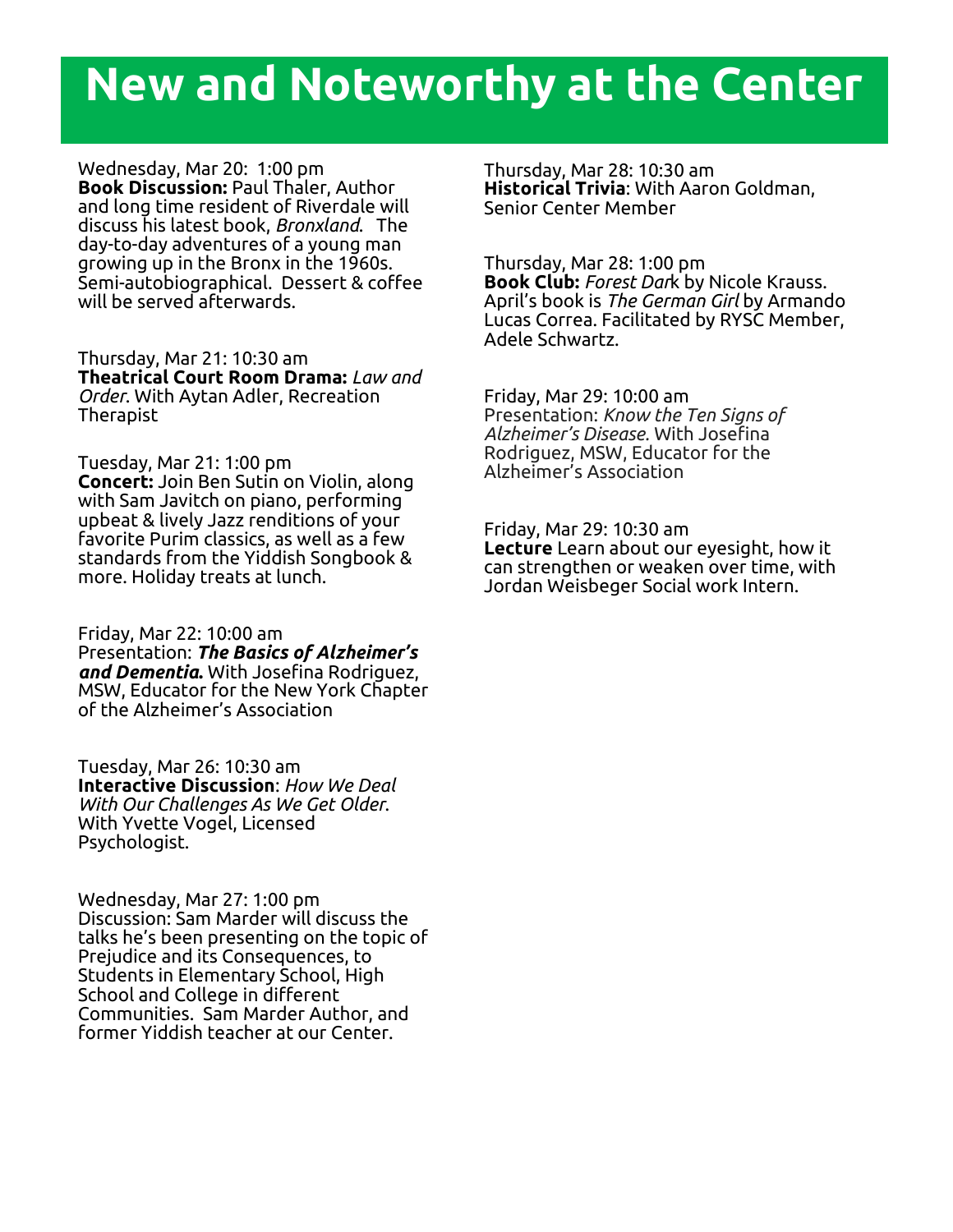## **SIGN-UPS/SAVE THE DATE**

#### *PROJECT RENEWAL SCAN VAN MAMMOGRAPHY*

Tuesday, April 2, 2019 9:00am -12noon Please call 800-564-6868 to make an appointment.

#### **OPEN SUNDAY— April 7, 2019**

Doors open at 9:00 am

10:00 am Movie: Second Act Romantic Comedy 1 hr 43 min Starring, Jennifer Lopez, Leah Remini, Freddie Stroma, and others. Shown on Large Screen. 11:45 am **Lunch**

1:00 pm Dancing with Henry Covner, International music

#### *NYLAG MOBILE VAN*

for Legal Assistance will make their next visit on Thursday, March 21<sup>st</sup>. Please stop by my office if you wish to make an appointment with their lawyer. See Lydia Ecker Social Worker.347-913-4391

## **Y Sponsored Paid Classes**

#### **INSTRUCTIONAL INTERMEDIATE LEVEL**

#### **BRIDGE CLASS**

Begins Thursday, March 7, 2019 from 10 -12 noon, for eight sessions. For more details please see Vicki Matalon. You can register at the reception desk on the first floor of the Y.

#### **DRAWING CLASS WITH DANNY HAUBEN THURSDAY 10:00 –11:30 AM**

Learn the fundamentals of freehand drawing.

March 21, 2019 - June 13, 2019. Eleven sessions for \$220. Please sign up at the Y's reception desk in the lobby if you are interested in attending.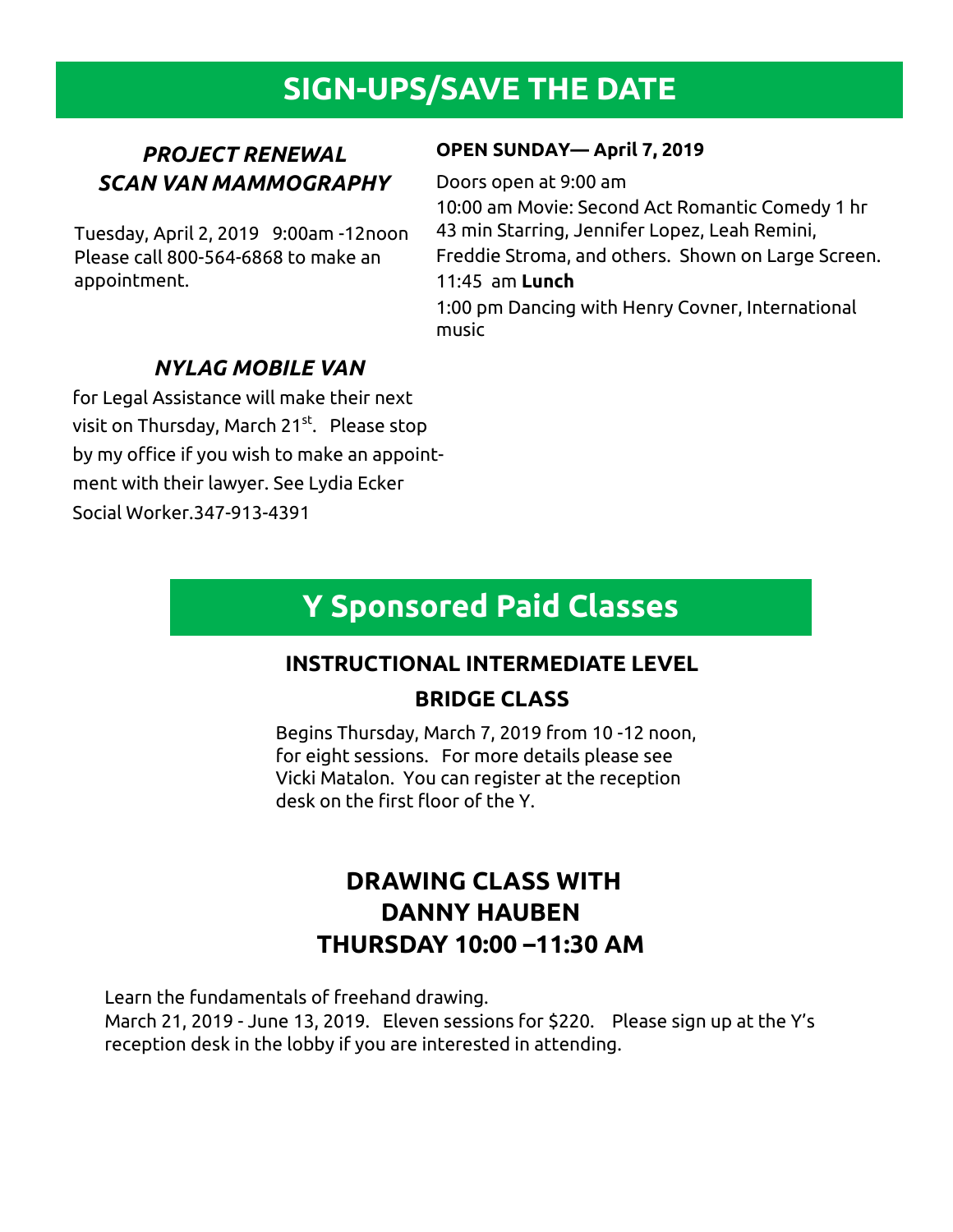

### **A NOTE FROM THE SOCIAL WORKER**

## SOCIAL WORK MISCELLANY

One of our lovely Social Work Student Interns will be leaving us in early March. You may have noticed that Tzippora Shemin is close to giving birth to her first child. We wish her a healthy delivery and hope to see her return to our Center in a short while to complete her first year's Internship.

The Caregivers' Support group continues to meet every Monday at 1PM. We already began meeting in February, so if you would like to join the group you must see me (Lydia Ecker) beforehand. Our personal conversation will determine if joining the group now will benefit you and the group.

I look forward to your visits.

*Lydia*

Lydia Ecker, LMSW

alzheimer's Q5 association<sup>®</sup>

#### **EARLY STAGE MEMORY CHANGES SUPPORT GROUP AND EDUCATION PROGRAM**

**In addition to the supportive services from our Social Work team, we now have partnered with the Alzheimer's Association for an early stage memory support group and simultaneous caregiver's education.** 

**SUPPORT GROUP DATES:** This is an 8 week cycle, meeting Fridays for persons with early stages of memory loss. Please note, we will not be meeting 4/19/19, & 4/26/19 in observation of Easter and Passover, Our meeting dates are 3/22/19, 3/29/19, 4/5/19, 4/12/19, 5/3/19, 5/10/19,5/17/19, and 5/24/19.

**EDUCATION PROGRAM DATES**: 3/22/19, 3/29/19, 4/5/19, 4/12/19.

**TIME:** 10:00 am-11:30 am

**To register, please see the Senior Center Social Worker, Lydia Ecker or call The Alzheimer's Association at (800) 272-3900.**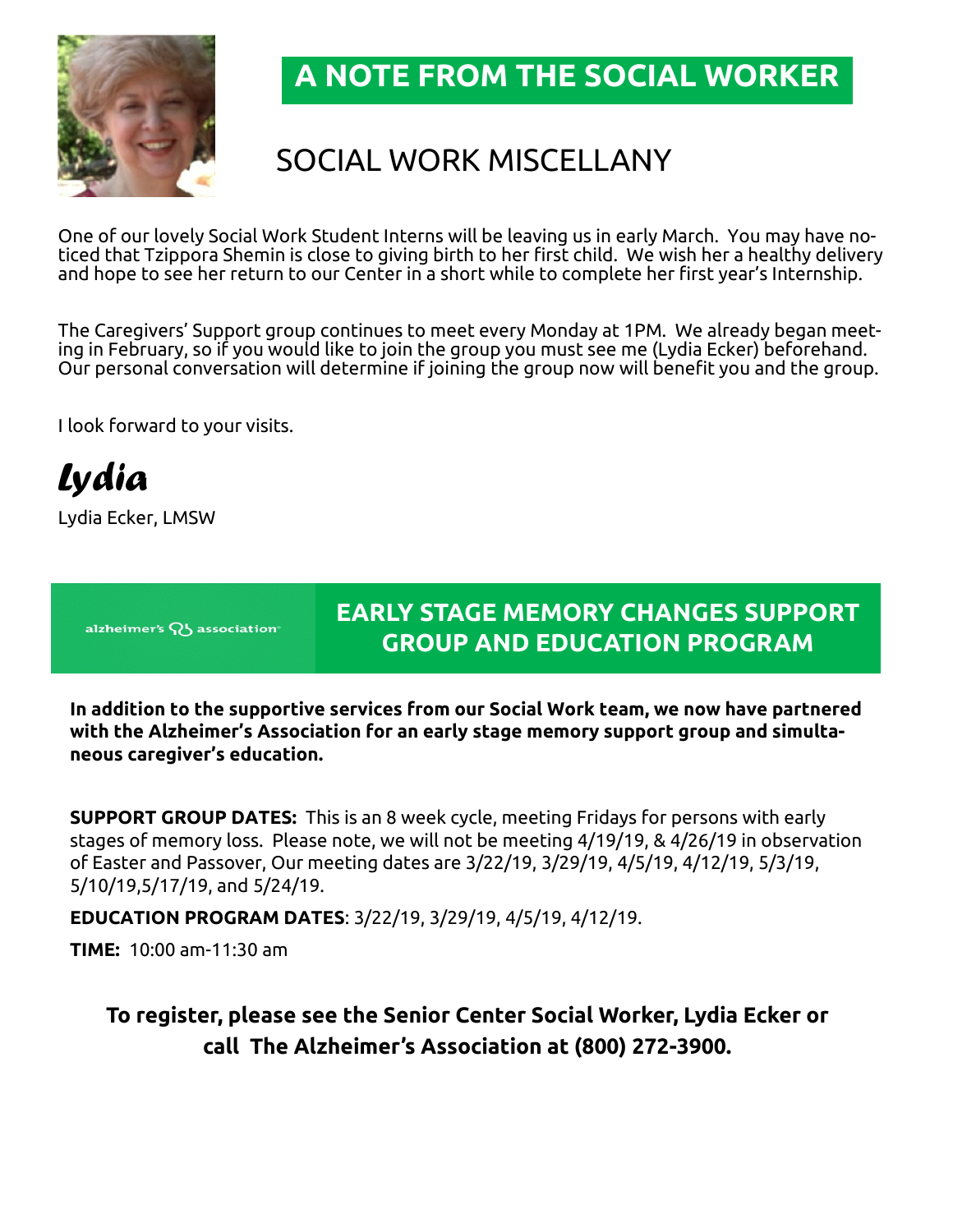## **New**

#### **IMPROV WORKSHOP**

Every Wednesday 1:00 pm.—2:00 p.m. Starting April 3, 2019 for six weeks. Pre-Registration Required. Limited Class Size, In this laugh a minute workshop, students will engage in fun, engaging, and exciting exercises to boost creativity, help with concentration, and improve listening skills. Improv Performer and Instructor, Linda Kaplan Thaler, is an Advertising Hall of Famer, responsible for some of Americas' most famous and award winning advertising campaigns including the Aflac Duck. She is currently an Author and Motivational Speaker.

## **Attention Volunteers**

#### **Fifteen Minute Mandatory Volunteer Meeting**

Wednesday, Mar 6 at 10:30 a.m. or

Tues, March 12, 2019 at 10:30 a.m

We are now required to document volunteer hours. If you want to continue to qualify as a Senior Center Volunteer, please attend one of these meetings. Giveaways for attendees.

Any questions, call me at (718) 548-8200 x217

Ronnie Zackman, Volunteer Coordinator

## *Café Europa Luncheon Thursday, March 7, 2019*

11:00AM Discussion Group facilitated by Social Work Staff from SelfHelp Community Services.

12:00PM Special Luncheon and Dessert in our Card Room

 1:00PM The Art Lillard Trio plays Jazz standards, Showtunes, Bossa Novas, and Blues, as well as many original compositions.

Café Europa programs for Nazi victims have been supported by a grant from the Conference on Jewish Material Claims Against Germany. Pre-registration required with Vicki Matalon at (718) 548-8200 x 204.

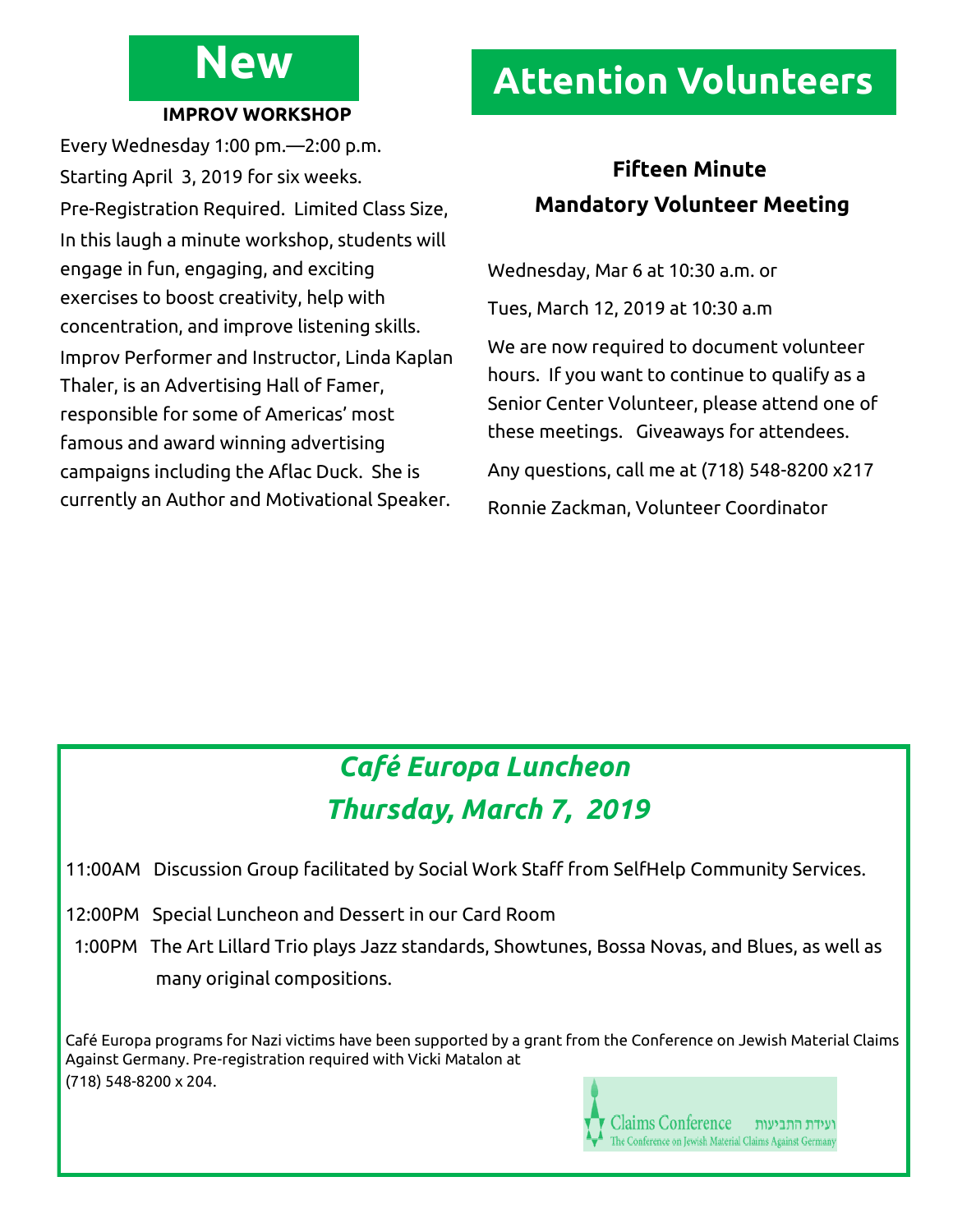### **NEW CLASSES AND PROGRAMS**

#### HUDSON RIVER VOICES

Chorus Class begins again for 8 weeks, Friday, March 1st, at 10:00 am with Andy Klima. Sponsored by the Office of Councilmember Andrew Cohen and the Bronx Opera Company as part of the SuCasa Initiative.

#### HEBREW CLASS

If you are interested in participating in a Beginners Conversational Hebrew Class, please let Vicki Matalon know.

#### PASSOVER SEDER

Tuesday, April 9, 2019 at 11:30 a.m.

Holiday program with Rabbi Steven Exler from the Hebrew Institute of Riverdale. Suggested contribution \$6.00 in advance; \$8.00 day of .

#### TAI CHI FOR BEGINNERS CLASS

This is an eight week evidence based class. It will be held on Wednesdays and Fridays from 9:30 am to 10:15 am. Classes begin Wednesday, March 13th and Friday, March 15th. Benefits of this class: Prevention of arthritis, better balance, and overall good health. Please sign up with Vicki Matalon Y if you are interested.

#### CHAIR YOGA

Beginning Thursday, March 14th, at 10:30 am, we will offer Chair Yoga twice monthly on Thursdays. Led by a Certified Yoga Instructor.

#### CERAMICS WITH BARBARA FLAM

Fridays, beginning March 29th for eight sessions 12:45 pm—2:15 pm Class limited to 12 participants Register with Vicki Matalon.

## **RIVERDALE Y BUS TRANSPORTATION**

Door to door round trip service to the Y is \$4.50 (\$2.25 suggested contribution each way). If you wish to be picked up on a specific day call (718) 548-8200, ext.**225**  before 8:00 AM and leave a voice message with your name, pick-up address, and phone number. Our drivers will call back when they are ready to pick you up.

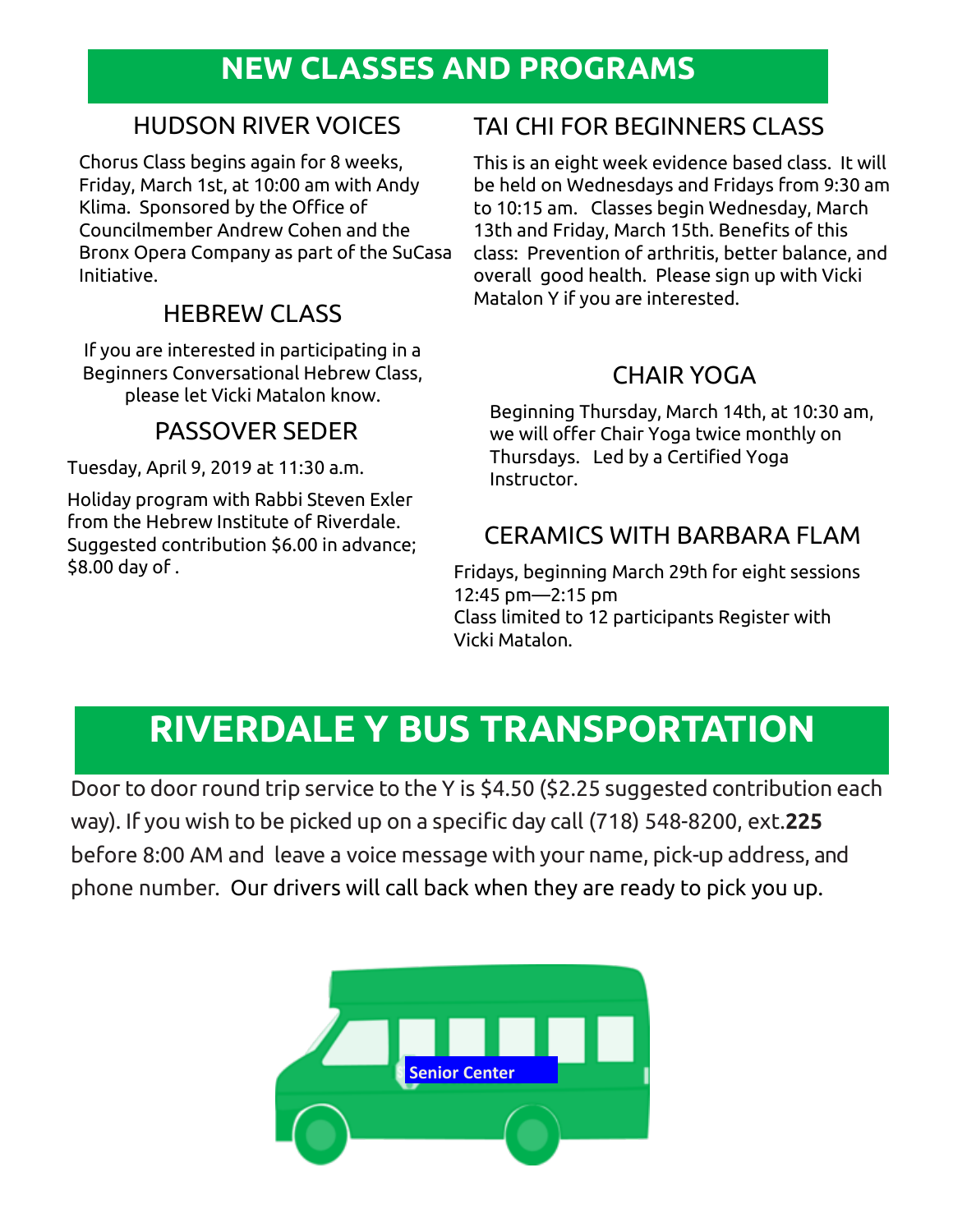#### **SENIORS ON THE MOVE**

Advance registration is required for all trips and special events. Trips are in the Center's passenger van unless otherwise noted. Popular trips may require last minute transportation changes, including the use of a school bus. If you have special needs regarding transportation, please alert staff when you register. Registration is at the Welcome Desk or call Vicki at (718) 548-8200 X204.

**WHITNEY MUSEUM OF AMERICAN ART:** Wed, Mar 13, 2019 Visit *Andy Warhol—from A to B and back again*. This exhibit reconsiders the work of one of the most inventive, influential , and important American artists. Through his carefully cultivated persona and willingness to experiment with non-traditional art making techniques, Warhol understood the growing power of images in contemporary life and helped to expand the role of the artist in society. We'll see the first floor of the exhibit in a docent led tour with time to browse the second and third floors on your own. Also for viewing on your own is the new exhibit: Programmed: Rules, Codes and



Choreographies in Art, 1965-2018 and the permanent collection including over 22,000 own works of art created by more than 3,000 artists in the U.S. during the 20th and 21st centuries

Our Y passenger van departs from the Y at10:30 am. We'll be enjoying our bagged lunch at a downtown open atrium before proceeding to the museum for the 1:30 pm private tour. We'll leave the museum at approximately 4:00 pm. Listening devices for this tour will be provided at no extra charge. Bagged lunch is included in the trip fee. Price is \$50 per person. Sign up begins Feb 4th 2019, after Feb 18, price increases to \$58 per person.

**YIDDISH-LANGUAGE PRODUCTION OF FIDDLER ON THE ROOF:** Directed by Joel Grey At Stage 42 Theater (off Broadway) on Thursday, March 28, 2019 Experience *Fiddler on the Roof* in a new way– in Yiddish, the language of Tevye and his family! The Yiddish translation adds new depth to the beloved story of a community, and its struggle to balance traditions and desires in a changing world. English and Russian subtitles displayed on a screen.



Our passenger van departs the Y at 10:00 am leaving plenty of time for you to explore and have lunch on your own prior to the show which starts 1:00 pm. The performance is 3 hours and 15 minutes with one intermission. You will need to be able to navigate 1-2 steps to our rear orchestra seats. We will meet our bus outside the theater at 4:30 pm to head back to the Y using our 16 seat passenger van. Sign up begins Feb 6, 2019. Lunch is not included in the cost of the trip but bagged lunch can be provided upon request. Trip costs \$90. Limited tickets. Sign-up early.

**HUDSON RIVER MUSEUM PLANETARIUM & LUNAR ART PROJECT:** Wednesday, April 10, 2019. We will take a virtual trip in the planetarium, with astronauts, to our own silvery moon, then journey to the outer planets to discover more moons. Next, we will enjoy a self guided tour of the new exhibit *Color of the Moon Lunar Paintings in American Art,* seeing examples of moon lit landscape paintings. Finally, our journey takes us to a hands on art workshop. We'll use watercolors as a medium to create an own lunar scene. An art educator will guide us. Our passenger van departs from the Y at 12:45 p.m. Lunch at the Y is not included in trip fee. We will depart the museum at approx 4:45 pm. Sign up begins Monday, March 4th, 2019. Price is \$30. After March 25th, depart from price increases to \$35.

**STONE BARNS CENTER FOR FOOD AND AGRICULTURE,** Pocantico Hills, NY**:** Wednesday, April 24, 2019. A behind the view of the farm with a 90 minute in depth tour. Learn about the Center's methods of raising livestock and growing sustainable vegetables. Walk through the greenhouse and grazing pastures. Understand more fully what sustainable and agroecological farming means. See livestock and beautiful gardens. Our Y passenger van departs the Y at 12:45 pm. Lunch is not included in this trip. We will leave the Center for our return trip at 4:00 p.m. Price is \$35; After April 10th fee increases to \$40.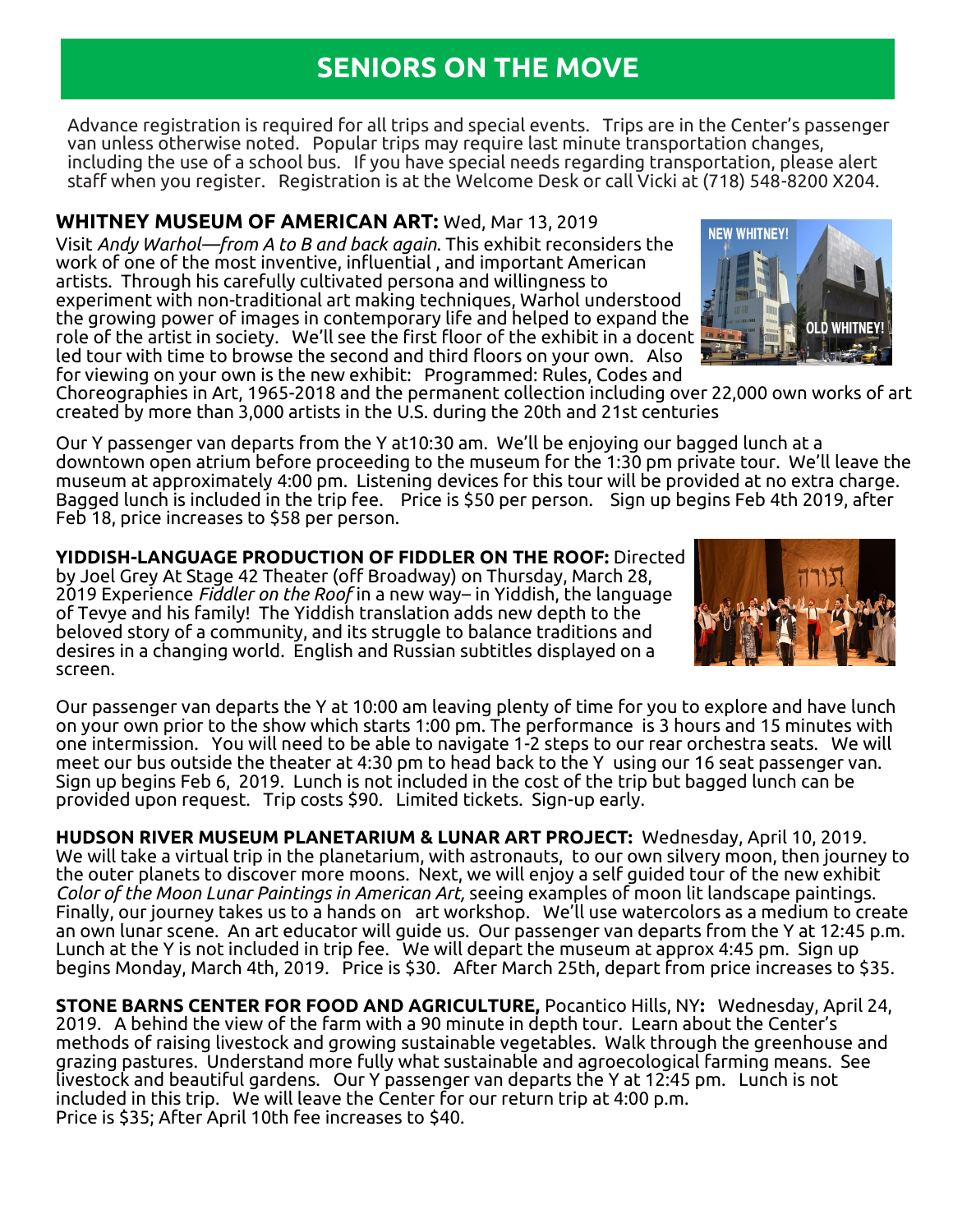# MARCH MENU

| <b>MONDAY</b>                                                                                           | <b>TUESDAY</b>                                                                                          | <b>WEDNESDAY</b>                                                                                        | <b>THURSDAY</b>                                                                                                       | <b>FRIDAY</b>                                                                                                  |  |
|---------------------------------------------------------------------------------------------------------|---------------------------------------------------------------------------------------------------------|---------------------------------------------------------------------------------------------------------|-----------------------------------------------------------------------------------------------------------------------|----------------------------------------------------------------------------------------------------------------|--|
|                                                                                                         |                                                                                                         |                                                                                                         |                                                                                                                       | 3/1<br><b>BAKED FISH</b><br><b>Yellow Rice</b><br><b>Steamed Peas</b><br>Tangerines                            |  |
| 3/4<br><b>HAMBURGER</b><br><b>Roasted Sweet</b><br><b>Potato Fries</b><br>Garden Salad<br>Apples        | 3/5<br><b>ROSEMARY</b><br><b>CHICKEN</b><br>Couscous<br>Yellow Squash<br>Tangerine                      | 3/6<br><b>SALMON CAKES</b><br><b>Brown Rice</b><br>Sauteed Spinach<br>Oranges                           | 3/7<br><b>SPAGHETTI AND-</b><br><b>MEAT SAUCE</b><br>Garlic Bread<br>Garden Salad<br><b>Fruit Cocktail</b>            | 3/8<br><b>BAKED CHICKEN</b><br><b>Baked Potatoes</b><br><b>Roasted Broccoli</b><br>Watermelon                  |  |
| 3/11<br><b>TURKEY</b><br><b>DRUMSTICKS</b><br><b>Yellow Rice</b><br><b>Brussel Sprouts</b><br>Oranges   | 3/12<br><b>BAKED SALMON</b><br><b>Bowtie Pasta</b><br><b>Collard Greens</b><br>Pears<br><b>Birthdav</b> | 3/13<br><b>LEMON BAKED</b><br><b>CHICKEN</b><br>Couscous<br>Green Beans<br><b>Bananas</b>               | 3/14<br><b>SALISBURY STEAK</b><br><b>WITH GRAVY</b><br><b>Mashed Potatoes</b><br>Peas & Carrots<br>Apples             | 3/15<br><b>TURKEY BURGER</b><br><b>Roasted Sweet</b><br><b>Potato Fries</b><br>Garden Salad<br>Fresh Pineapple |  |
| 3/18<br><b>BBQ CHICKEN</b><br>Bowties with Kasha<br><b>Collard Greens</b><br>Apples                     | 3/19<br><b>BEEF STEW</b><br><b>Brown Rice</b><br><b>Baby Carrots</b><br>Oranges                         | 3/20<br><b>BAKED BREADED</b><br><b>FISH</b><br>Orzo<br>California Blend<br>Vegetables<br><b>Bananas</b> | 3/21<br><b>CHICKEN CAESAR</b><br><b>SALAD</b><br><b>Garlic Bread</b><br>Tangerines                                    | 3/22<br><b>BEEF CHILI</b><br><b>Brown Rice</b><br><b>Broccoli</b><br><b>Fruit Cocktail</b>                     |  |
| 3/25<br><b>BAKED MUSTARD</b><br><b>DILL FISH</b><br><b>Yellow Rice</b><br>Sauteed Spinach<br>Grapes     | 3/26<br><b>MEATLOAF</b><br><b>Mashed Potatoes</b><br>Green Beans<br><b>Fruit Cocktail</b>               | 3/27<br><b>TUNA CAKES</b><br><b>Bowtie Pasta</b><br><b>Baby Carrots</b><br>Tangerines                   | 3/28<br><b>SWEET AND SOUR</b><br><b>BAKED CHICKEN</b><br><b>Brown Rice</b><br>California Blend<br>Vegetable<br>Apples | 3/29<br><b>HAMBURGERS</b><br><b>Sweet Potato</b><br><b>Fries</b><br>Garden Salad<br><b>Bananas</b>             |  |
| 3/10 Open Sunday<br><b>BREADED FISH</b><br><b>Couscous</b><br><b>Mixed Vegetables</b><br><b>Oranges</b> |                                                                                                         |                                                                                                         |                                                                                                                       |                                                                                                                |  |
| <b>MENU SUBJECT TO CHANGE WITHOUT PRIOR NOTICE</b>                                                      |                                                                                                         |                                                                                                         |                                                                                                                       |                                                                                                                |  |

**\*By popular request, we are going to slowly transition from serving chicken every Friday .**

**Funded by the New York City Department for the Aging and your contributions.**